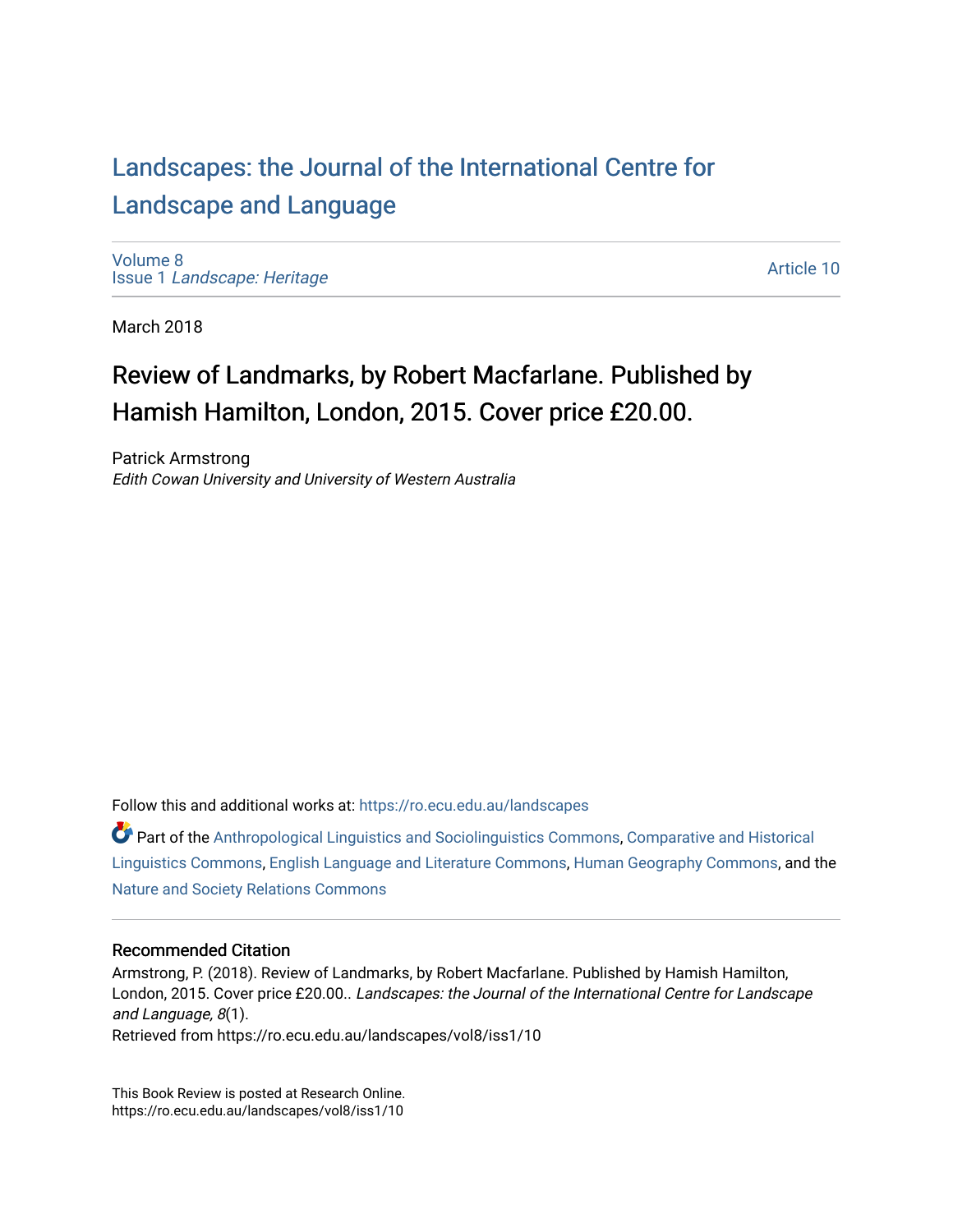## **Review of** *Landmarks* **(Hamish Hamilton: London, 2015), by Robert Macfarlane**

*Patrick Armstrong (Edith Cowan University)*

T. Robert Macfarlane, a Cambridge academic who achieved success with a series of books 'about landscape and the human heart', also recognizes the vital connection between language and landscape. With a quirky, affectionate understanding of the relationship, he commences his most recent book as follows:

This is a book about the power of language – strong style, single words – to shape our sense of place. It is a field guide to literature I love, and it is a wordhoard of the astonishing lexis of landscape in the comparison of islands, rivers, strands, fells, lochs, cities, towns, corries, hedgerows, fields and edgeland uneasily known as Britain and Ireland.

The author points out that words, when properly used, are not just tools for describing landscapes, but also a way to know and love them. If the rich vernacular vocabulary that has developed over centuries is lost, there is a risk that our relationship with nature and with place is impoverished.

In his first chapter, Macfarlane explains the nature of the subtle languagelandscape link in an essay entitled, 'The Word-hoard', extending the themes in the next chapter, 'A Counter-Desecration Phrasebook'. In nine subsequent chapters, he takes different landscape types and discusses them in the context the landscapelanguage link; for example: Flatlands, Uplands, Waterlands, Coastlands, Edgelands and Woodlands. Macfarlane introduces each chapter with a glossary giving landscape words from different parts of the British Isles. Thus, we learn that *feadan* is a small stream running from a moorland loch in Scotland; *wham* is swamp in Cumbria; *yarf* a swamp in the Shetland Islands; *towan* is a word sometimes used for a dune, or a coastal sandhill, in Cornwall; *bagginblock* is a Northern Ireland word for an area of woodland.

Following each glossary is an expansion relating the vocabulary to the specific lansdcape. Here are personal recollections, and, also, sometimes quite extensive literary digressions. There are references to T H White (*The Book of Merlyn*), Henry Williamson (*Tarka the Otter*), the writings of John Constable - landscape artist - the